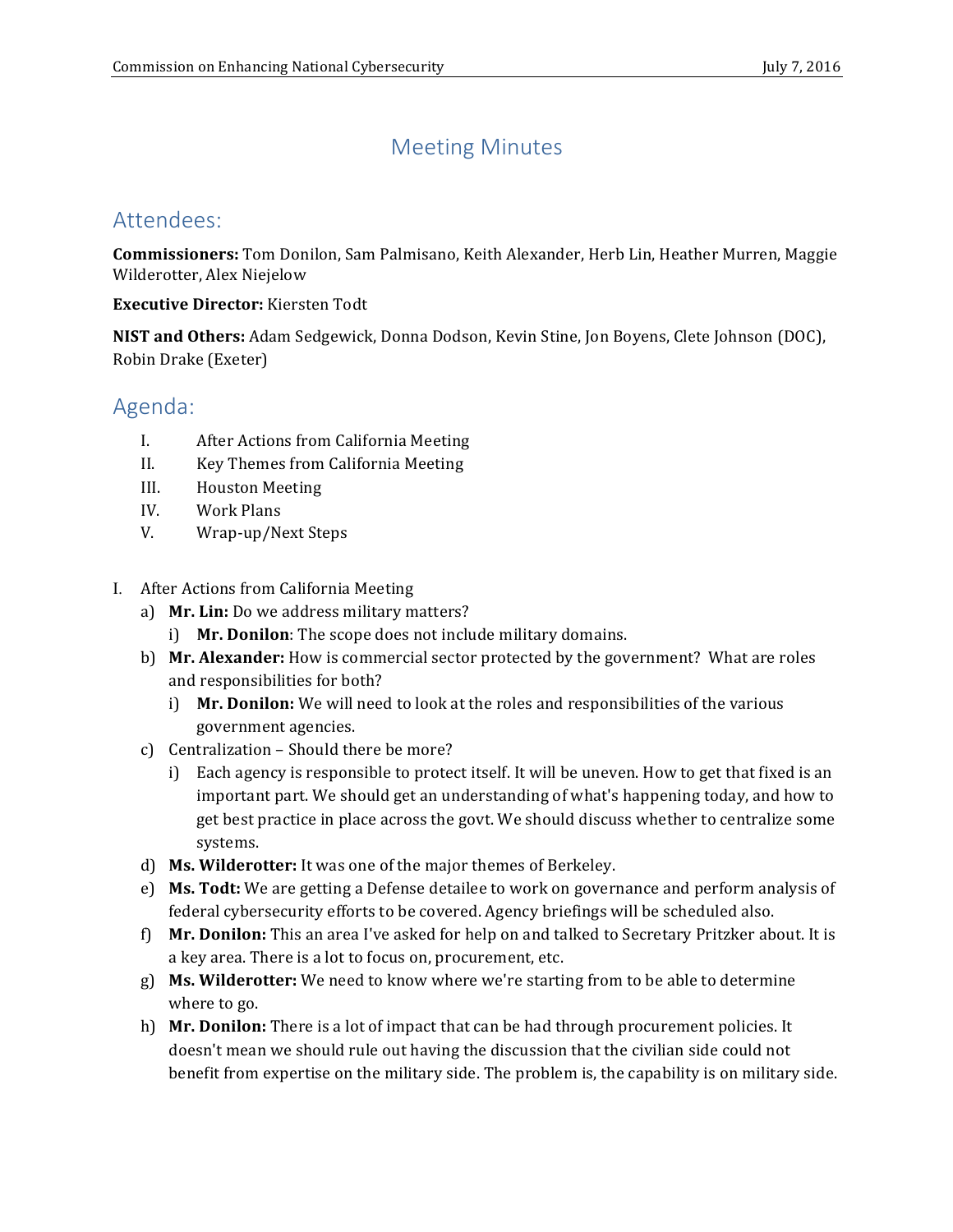The acquisition is on the civilian side. We should talk to Defense Advanced Research Projects Agency (DARPA) on this.

- i) **Mr. Alexander:** What is the role of the government and the company when a company is attacked by a nation-state? There must be a real-time way to get information in time to save the company. We do need to highlight some of that. Insurance and other things belong in that discussion.
- j) **Mr. Donilon:** We want to look at how to enhance sharing between public and private entities. Ultimately, there should be real machine-to-machine sharing. On roles and responsible for what. Keith's question is valid about when it becomes the responsibility of responsibilities, a conversation with scenarios would be useful to determine who is the government.
- k) Ms. Todt: We have identified the DC meeting in September to look at governance. We can think about how to ensure we're getting the right input from the government, both before and after the meeting.

## **II. Key Themes from California Meeting:**

- a) Amex witness: We should not be the victim of the same attack twice.
- b) Impact of the procurement process, and government role.
- c) Slack witness: Creating incentives to make secure products. How to educate consumers came up in a variety of ways. It calls in the question of regulation and enforcement of consumer rights.
- d) Role of philanthropic organizations from Eli Sugarman.
- e) Mr. Donilon: We have the ability to have procurement standards affect general standards. There has been discussion of standards entities, and about products that come into the US. There has been discussion of an Underwriters Laboratories Inc. (UL)-type lab for technology products.
- f) **Ms. Wilderotter:** The size of a business matters from the technology perspective. Having the right requirements geared to the size of business is important.
- g) Two subject matter experts had a meeting about a month ago with Peiter Zatko, who is working on the concept of establishing a UL-type lab for cyber. He has been invited to come to Minneapolis, following the release of his work to the public.
- h) Small and medium business has been a consistent theme that has come up in the meetings. It should be included in the report.
	- i) Mr. Lin: We need to investigate why things have not worked well in the past.
		- (1) Good solutions have failed in the past, and understanding why will be part of our recommendations
	- ii) Other points from CA:
		- (1) Mr. Lin: The philanthropic area belongs in the R&D agenda. There are other areas it could fit also - policy, the environment that we want to live in. Whatever we say in the report must capture that point.

### **III. Houston Meeting**

a) The agenda has been sent to the commissioners. Themes are critical infrastructure and state and local. Ms. Todt reviewed panelists for each of the three panels. She is working to bring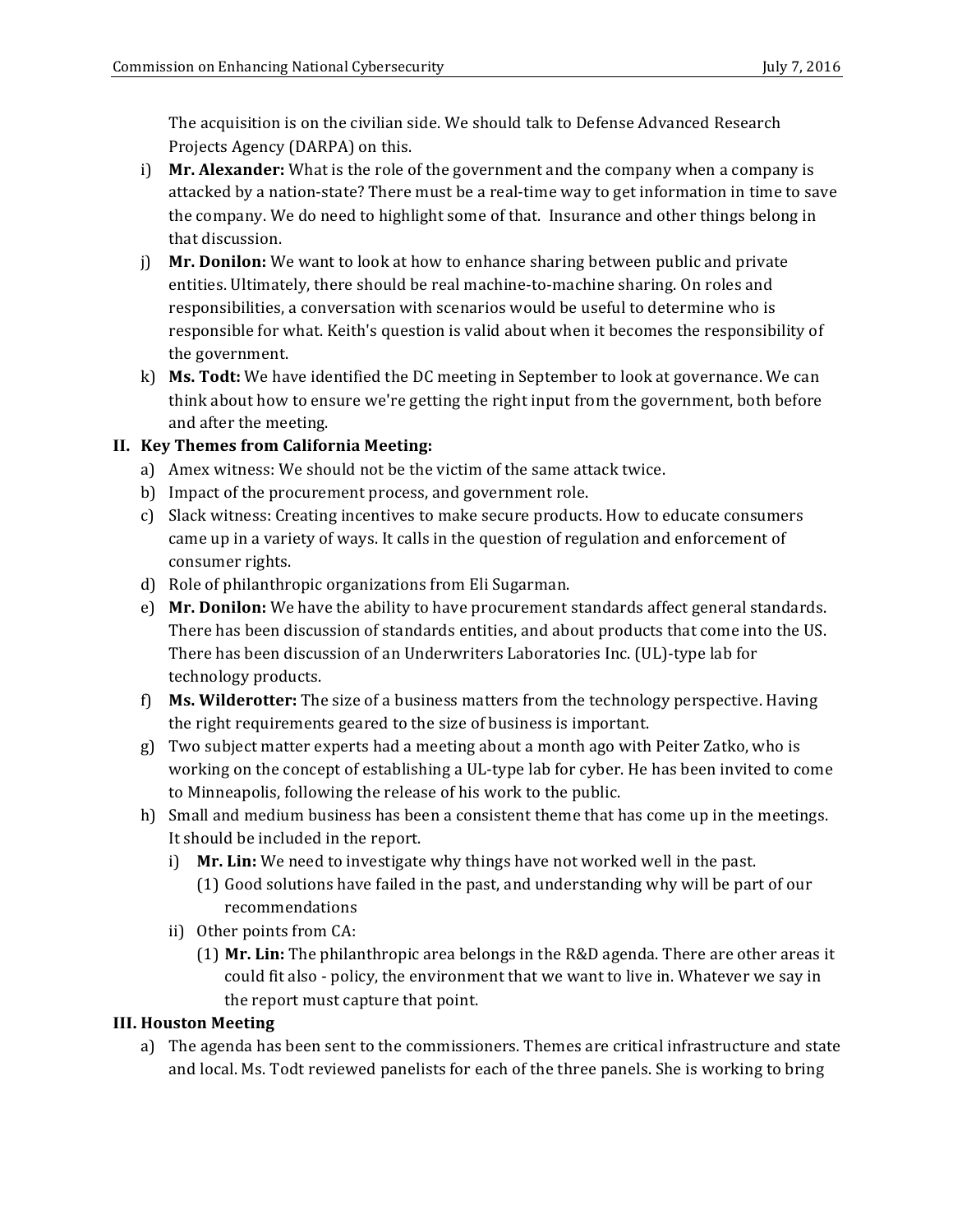in someone auto related. We have someone from the National Guard, as well as the CISO for the State of Texas, and the CISO of the City of Houston.

- b) Looking at critical infrastructure from the state and local perspective will showcase how critical infrastructure works on more local levels.
- c) Ms. Wilderotter: The agenda looks good. The gentleman from Nevada, who talked about how the state has partnered with local businesses- It would be interesting to see what the panelists think of what has been done there. Also, Mark McLaughlin talked about the power grid and what needs to be done to protect it.
- d) Briefing books for Houston will go out shortly.
- e) The no-host dinner is confirmed for the evening before the Houston meeting. Information will be sent out.
- f) **Mr. Palmisano:** Are speakers confirmed?
	- i) **Ms. Todt:** Yes, we are still working on getting an auto representative to come. There is someone from Toyota who has been invited. Any other names from the auto industry will be welcome. The names on the agenda have confirmed.
- g) The Minneapolis meeting is confirmed for 8/23, and 9/19 is confirmed for Washington, DC.

### **IV. Work Plans**

- a) Ms. Todt: They have been drafted, and are being reviewed. They lay out areas of challenge, and candidate recommendations for each area. We looked at how to categorize work groups into themes or areas the report will address. We identified a notional approach for scoping areas in the outline. These will be a series of recommendations for the commission to review.
- b) **Mr. Donilon:** On work groups, we should work towards getting commissioners initial drafts of sections as soon as possible, and not wait for the whole thing to be complete. Instead have a rolling production of sections as they are ready for the commissioners to react to. We will roll those out for reactions from the group.
	- i) **Ms. Todt:** The commission has the document sent out before Berkeley, which lays out who the working groups are.
- c) **Mr. Palmisano:** What's the process for getting consent on prioritization?
- d) **Ms. Todt:** The outline will be next item. We will set up a conversation to talk through the structure, then arrive at consensus. We will start with the consensus approach early, and get agreement for the way forward.
- e) **Mr. Donilon:** Working groups will have possible recommendations for each area. Reactions to those should come first. We can review the proposed recommendations by working group. After that, the result would be a list of all, which then would be culled to provide the most important. The ones that don't make the short list would not be considered further.
- f) **Ms. Todt:** There is a sequence of getting the ideas, shortening the list, and deriving the outcomes we want in the report. Conversations in Berkeley show how everyone is oriented toward those actionable recommendations. Some proposed recommendations may require implementation plans. The report should contain all the steps to make things happen.
- g) Ms. Wilderotter: We should try to keep in mind what the major proposed recommendations are in the context of an overwhelming amount of data. There perhaps